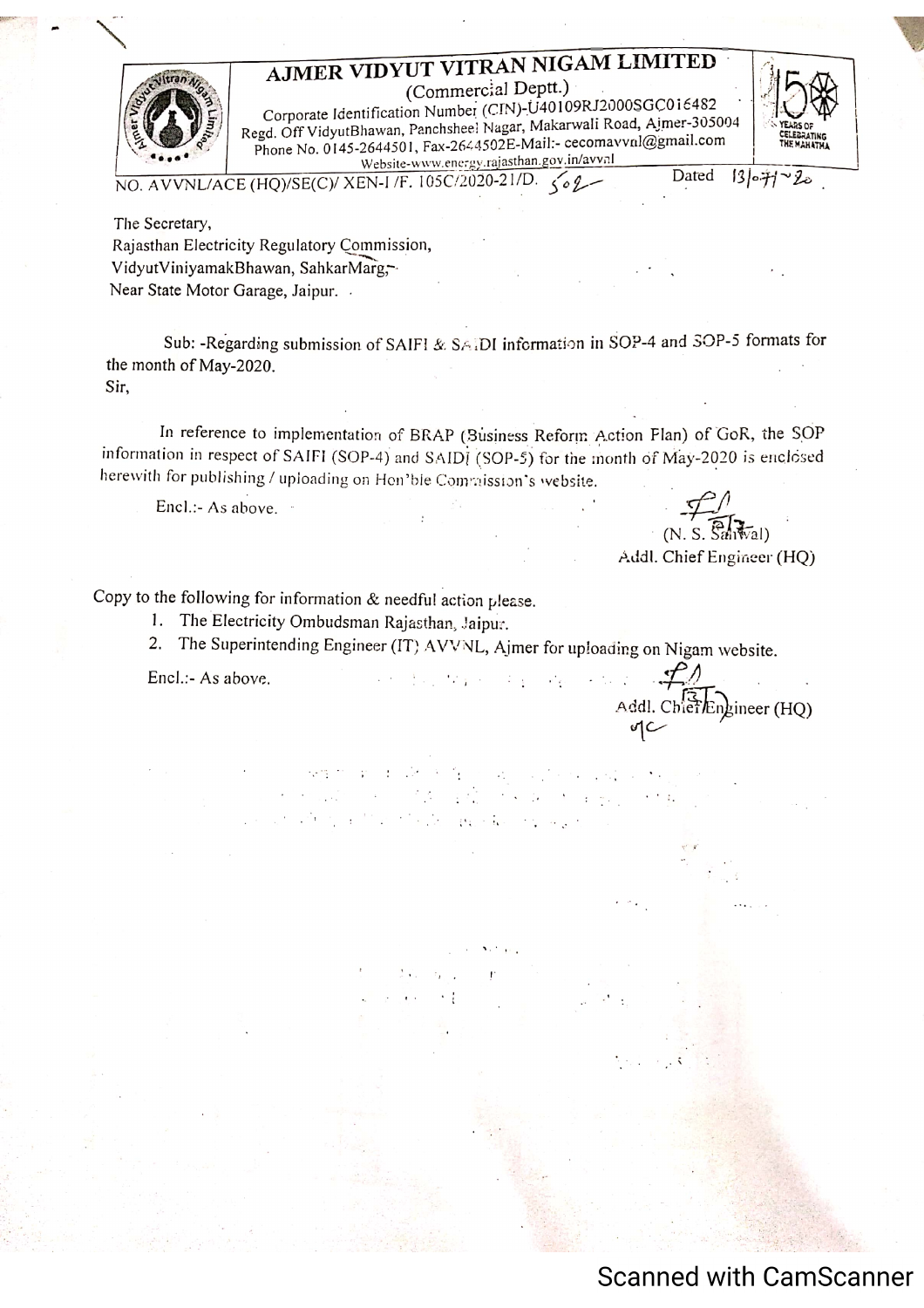## **Reliability Indices System Average interruption Frequency Index (SAIFI)**

## **Name of Licensee:-Ajmer Discom**

**SOP-4 For the month May-2020**

| S.No.          | <b>Name of Circle</b> | <b>Total number of</b><br>consumers served<br>(1) | <b>Total number of sustained</b><br>interruptions to<br>consumers (2) | SAIFI = $(2) / (1)$ (Number of<br>interruptions/consumer) | Target specified by the<br>Commission |
|----------------|-----------------------|---------------------------------------------------|-----------------------------------------------------------------------|-----------------------------------------------------------|---------------------------------------|
| $\mathbf{1}$   | AJMER (ACC)           | 366129                                            | 3512109                                                               | 9.59                                                      |                                       |
| 2              | AJMER (ADC)           | 269128                                            | 2421171                                                               | 9.00                                                      |                                       |
| 3              | <b>BHILWARA</b>       | 538970                                            | 3412414                                                               | 6.33                                                      |                                       |
| $\overline{4}$ | CHITTORGARH           | 354470                                            | 1218447                                                               | 3.44                                                      |                                       |
| 5              | <b>UDAIPUR</b>        | 659446                                            | 2296112                                                               | 3.48                                                      |                                       |
| 6              | <b>BANSWARA</b>       | 297567                                            | 1182456                                                               | 3.97                                                      |                                       |
| 7              | <b>NAGAUR</b>         | 634170                                            | 2419595                                                               | 3.82                                                      |                                       |
| 8              | <b>SIKAR</b>          | 632177                                            | 2425379                                                               | 3.84                                                      |                                       |
| 9              | JHUNJHUNU             | 511882                                            | 1753982                                                               | 3.43                                                      |                                       |
| 10             | RAJASAMAND            | 280348                                            | 1712496                                                               | 6.11                                                      |                                       |
| 11             | <b>DUNGARPUR</b>      | 318506                                            | 956635                                                                | 3.00                                                      |                                       |
| 12             | PRATAPGARH            | 186816                                            | 781920                                                                | 4.19                                                      |                                       |
|                | <b>Total</b>          | 5049609                                           | 24092716                                                              | 4.77                                                      |                                       |